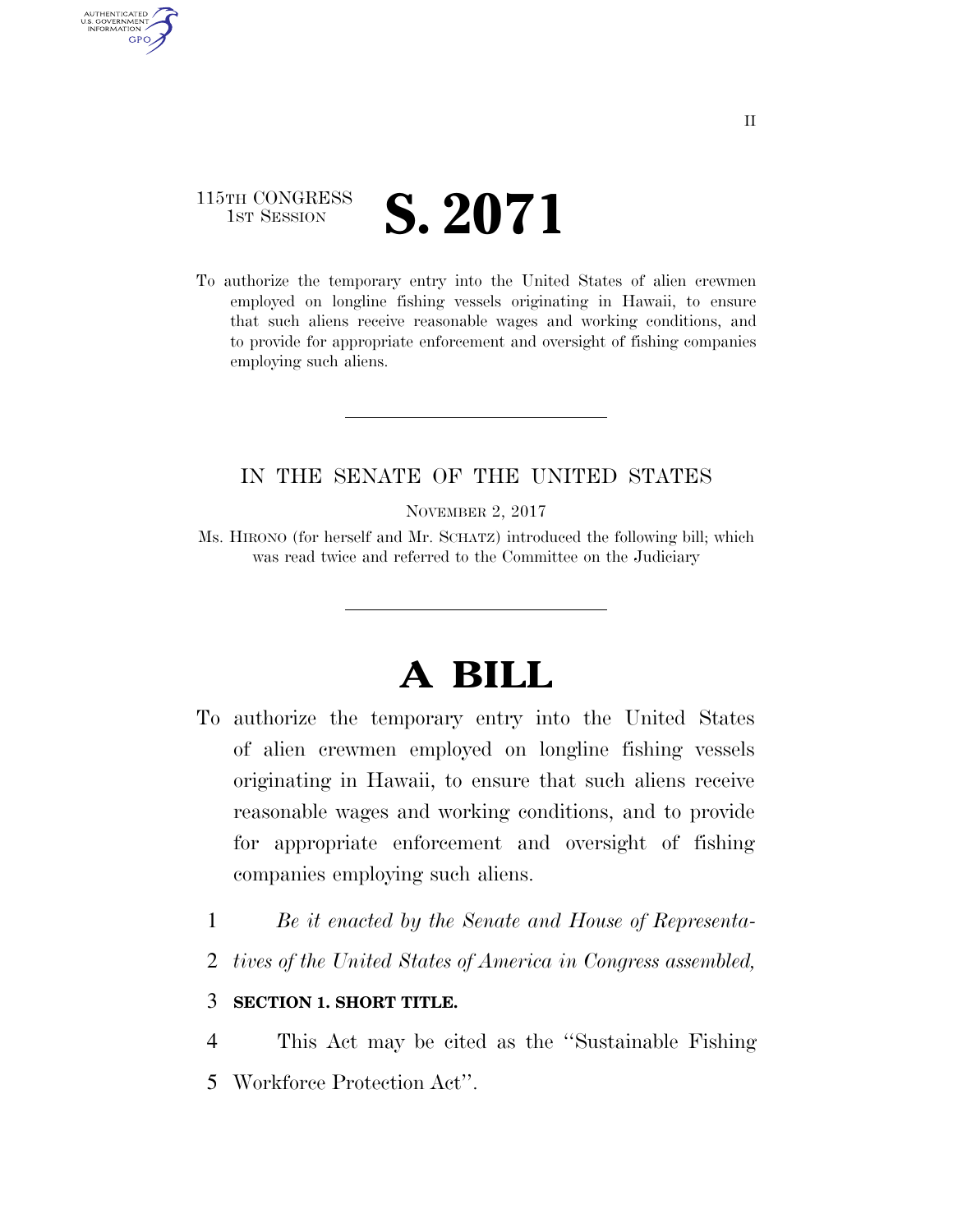## **SEC. 2. DEFINITIONS.**

In this Act:

| 3              | (1) ASSOCIATION OF EMPLOYERS.—The term                  |
|----------------|---------------------------------------------------------|
| $\overline{4}$ | "association of employers" means any nonprofit or       |
| 5              | membership association of owners, charterers, or        |
| 6              | managing operators of a longline fishing vessel, or     |
| 7              | the legal representative of any such individual or en-  |
| 8              | tity, that has its home port or an operating base in    |
| 9              | the State of Hawaii.                                    |
| 10             | $(2)$ D-3 NONIMMIGRANT.—The term "D-3 non-              |
| 11             | immigrant" means a nonimmigrant described in sec-       |
| 12             | tion $101(a)(15)(D)(iii)$ of the Immigration and Na-    |
| 13             | tionality Act, as added by section $3(a)(2)$ .          |
| 14             | (3) EMPLOYER.—The term "employer" means                 |
| 15             | the owner, charterer, or managing operator of a         |
| 16             | longline fishing vessel, or the legal representative of |
| 17             | any such individual or entity, that has its home port   |
| 18             | or an operating base in the State of Hawaii.            |
| 19             | LONGLINE FISHING VESSEL.—The<br>(4)<br>term             |
| 20             | "longline fishing vessel" means a vessel which—         |
| 21             | (A) is operating in accordance with section             |
| 22             | $8103(b)(2)(B)$ of title 46, United States Code;        |
| 23             | (B) has its home port or an operating base              |
| 24             | in the State of Hawaii; and                             |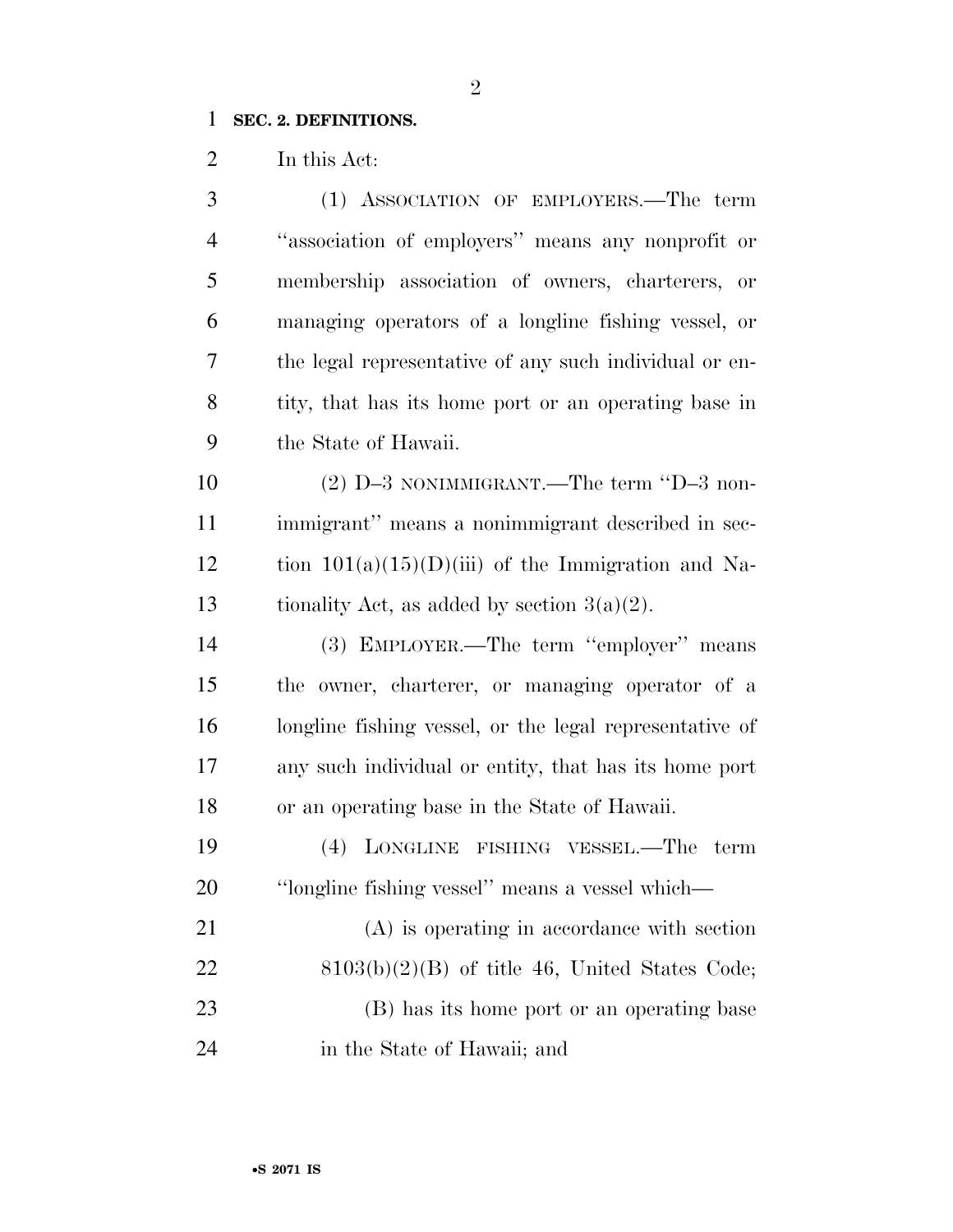| (C) uses pelagic longline (as defined in sec-                      |
|--------------------------------------------------------------------|
| tion 600.10 of title 50, Code of Federal Regula-                   |
| tions) in its fishing operations.                                  |
| SEC. 3. NONIMMIGRANT VISA FOR ALIEN CREWMEN ON                     |
| FISHING VESSELS OPERATING OUT OF HA-                               |
| WAII.                                                              |
| (a) IN GENERAL.—Section $101(a)(15)(D)$ of the Im-                 |
| migration and Nationality Act $(8 \text{ U.S.C. } 1101(a)(15)(D))$ |
| is amended—                                                        |
| $(1)$ in clause (ii), by adding "and" at the end;                  |
| and                                                                |
| $(2)$ by adding at the end the following:                          |
| "(iii) an alien crewman serving in good faith as                   |
| such in any capacity required for normal operations                |
| and service aboard a longline fishing vessel having                |
| its home port or an operating base in Hawaii who                   |
| intends to land temporarily in Hawaii solely in pur-               |
| suit of work as a crewman and to depart from Ha-                   |
| waii with the vessel on which the crewman arrived                  |
| or some other vessel or aircraft;".                                |
| (b) TREATMENT OF DEPARTURES.—In the adminis-                       |
| tration of section $101(a)(15)(D)$ of the Immigration and          |
| Nationality Act, as added by subsection (a), an alien crew-        |
| man shall be considered to have departed from Hawaii,              |
| Guam, or the Commonwealth of the Northern Mariana Is-              |
|                                                                    |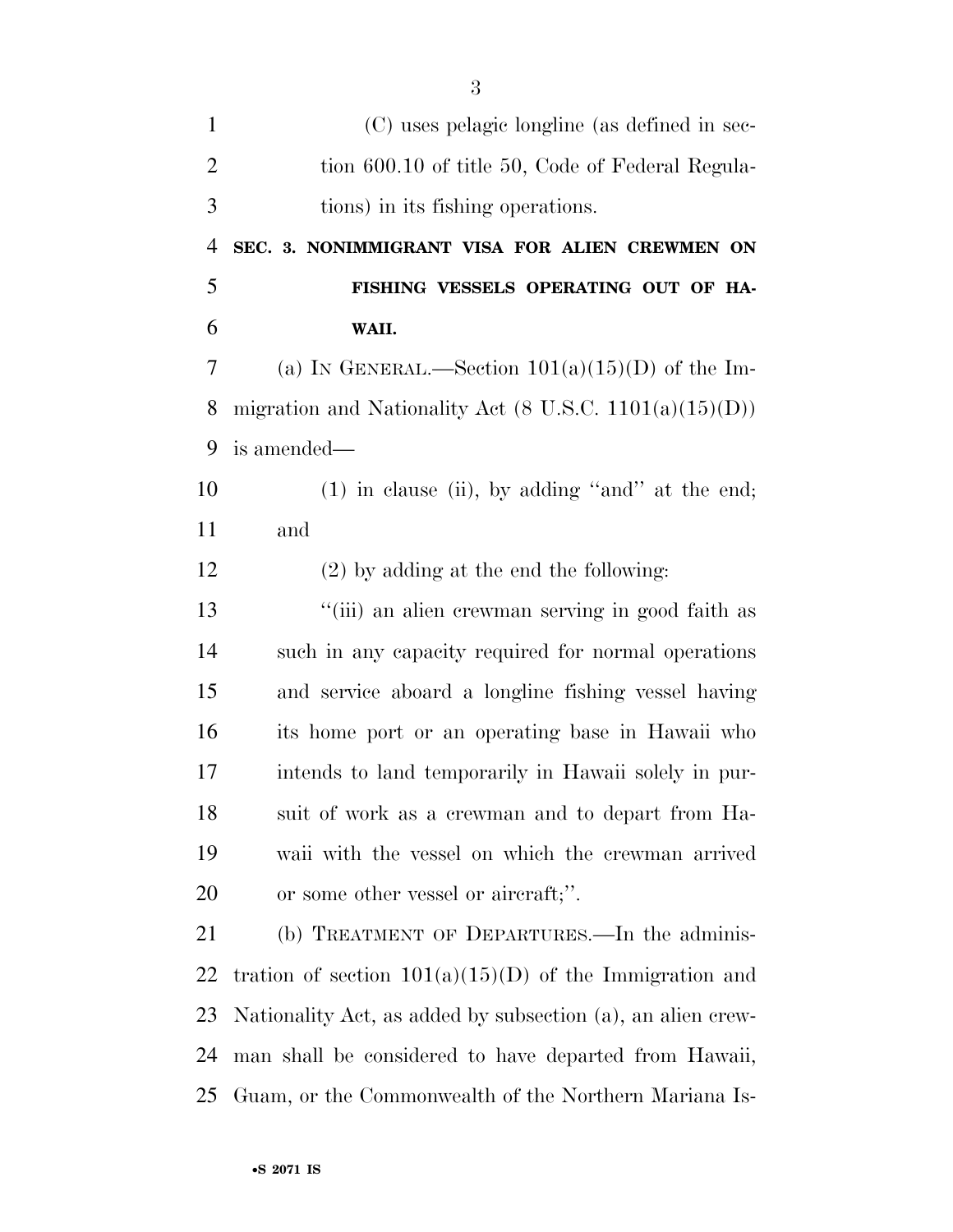lands after leaving the territorial waters thereof, without regard to whether the alien arrives in a foreign state be- fore returning to Hawaii, Guam, or the Commonwealth of the Northern Mariana Islands.

 (c) DURATION.—A visa issued to an alien crewman 6 under section  $101(a)(15)(D)(iii)$  of the Immigration and Nationality Act—

 (1) shall remain in effect during the 3-year pe- riod beginning on the date on which the visa is issued by the Secretary of State; and

 (2) may be renewed for successive 3-year peri- ods under the same terms and conditions applicable to the issuance of a new visa to a nonimmigrant under such section.

 (d) EFFECT OF TERMINATION OF EMPLOYMENT ON VISA STATUS.—

 (1) IN GENERAL.—Except as provided under paragraph (2), a D–3 nonimmigrant whose employ- ment is lawfully terminated by his or her employer, or by an association of employers, before the end of the period described in subsection (c) shall depart the United States not later than 10 days after the effective date of such termination. The employer or association of employers, as applicable, shall pay for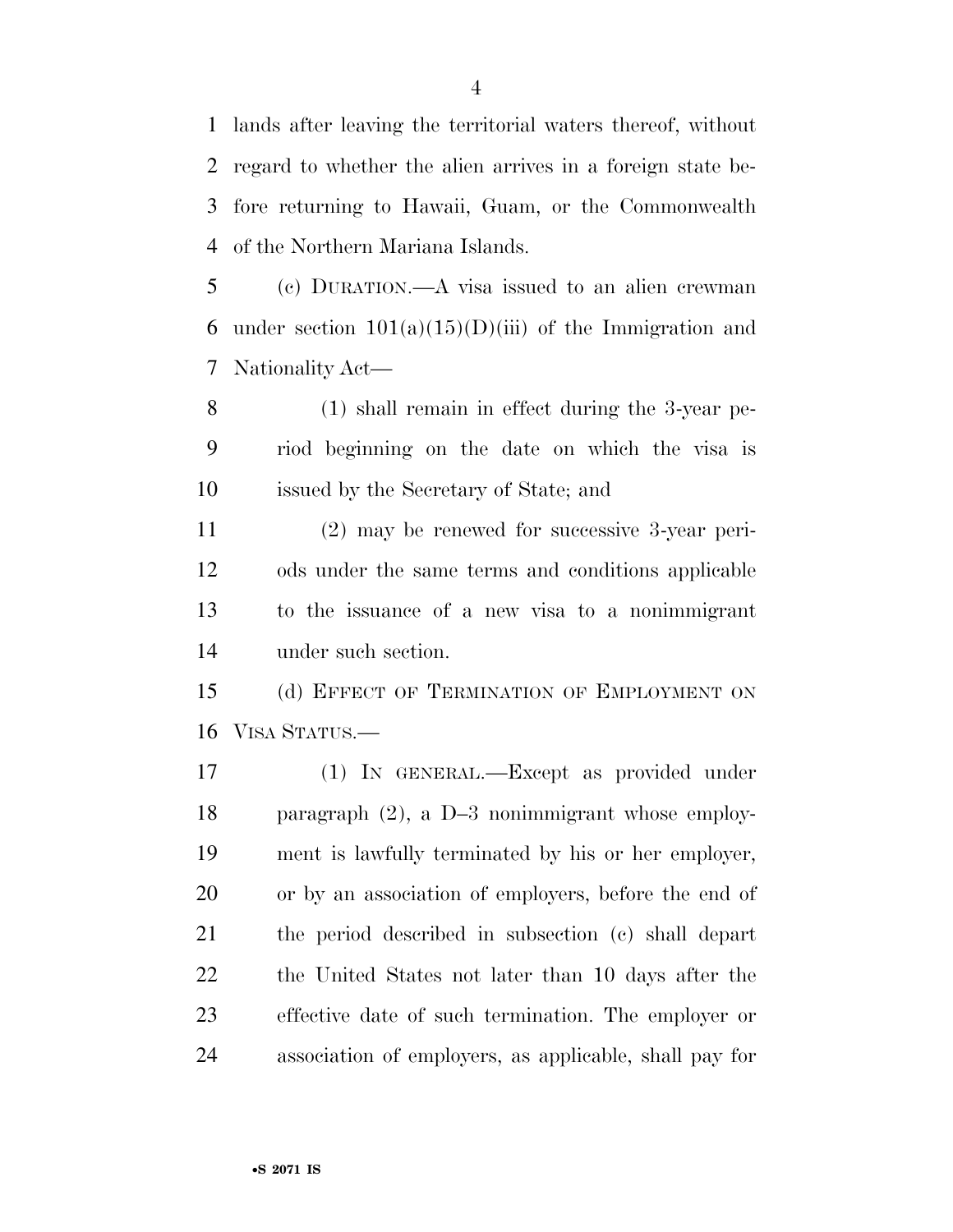| $\mathbf{1}$   | the cost of transportation and subsistence necessary |
|----------------|------------------------------------------------------|
| $\overline{2}$ | to return the alien to his or her country of origin. |
| 3              | (2) CHANGE IN EMPLOYMENT.—An employer or             |
| $\overline{4}$ | association of employers may employ a D-3 non-       |
| 5              | immigrant described in paragraph $(1)$ or a D-3 non- |
| 6              | immigrant who amicably terminates employment         |
| $\tau$         | with another employer if the employer or associa-    |
| 8              | $tion$ —                                             |
| 9              | (A) enters into a written agreement with             |
| 10             | the D-3 nonimmigrant that complies with the          |
| 11             | requirements under section 4; and                    |
| 12             | (B) submits a copy of such agreement to              |
| 13             | the Secretary of Homeland Security, the Sec-         |
| 14             | retary of Labor, and such State and local enti-      |
| 15             | ties as may be required for compliance with          |
| 16             | State and local licensing and oversight of the       |
| 17             | employer.                                            |
|                | 18 SEC. 4. PETITION REQUIREMENTS AND EMPLOYER RE-    |
| 19             | SPONSIBILITIES.                                      |
| 20             | (a) PETITION.—                                       |
| 21             | (1) IN GENERAL.—An employer or association           |
| 22             | of employers may not employ an alien crewman on      |
| 23             | a longline fishing vessel unless—                    |
| 24             | (A) the employer or association has filed a          |
| 25             | petition with the Secretary of State to employ       |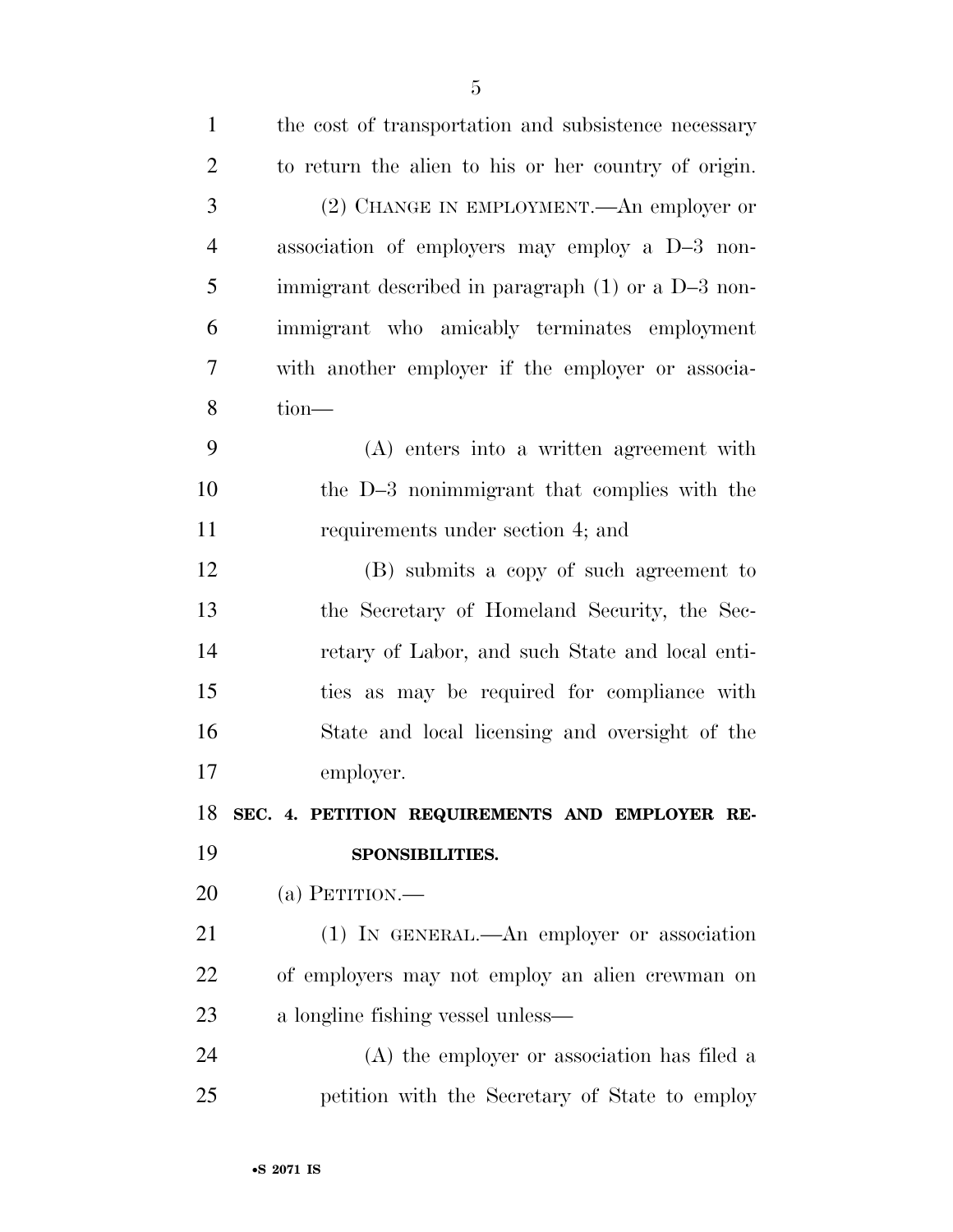| $\mathbf{1}$   | the alien as a D-3 nonimmigrant on a longline         |
|----------------|-------------------------------------------------------|
| $\overline{2}$ | fishing vessel; and                                   |
| 3              | (B) the Secretary of State has approved               |
| $\overline{4}$ | the petition.                                         |
| 5              | (2) FORM; CONTENTS.—The petition required             |
| 6              | under paragraph (1) shall be in such form as deter-   |
| 7              | mined by the Secretary of State, in consultation with |
| 8              | the Secretary of Homeland Security, and shall in-     |
| 9              | clude—                                                |
| 10             | (A) the name, contact information, and                |
| 11             | mailing address of the place of business of—          |
| 12             | (i) the employer; or                                  |
| 13             | (ii) if the petition is submitted by an               |
| 14             | association of employers, the employers               |
| 15             | that are members of the association;                  |
| 16             | (B) an attestation that workers who will be           |
| 17             | issued visas under section $101(a)(15)(D(iii)$ of     |
| 18             | the Immigration and Nationality Act, as added         |
| 19             | by section $3(a)$ , are being employed in accord-     |
| 20             | ance with section $8103(b)(2)(B)$ of title 46,        |
| 21             | United States Code;                                   |
| 22             | (C) the number of visas sought by the em-             |
| 23             | ployer or association of employers;                   |
| 24             | (D) the name, place of business, and de-              |
| 25             | scription of services provided by any foreign         |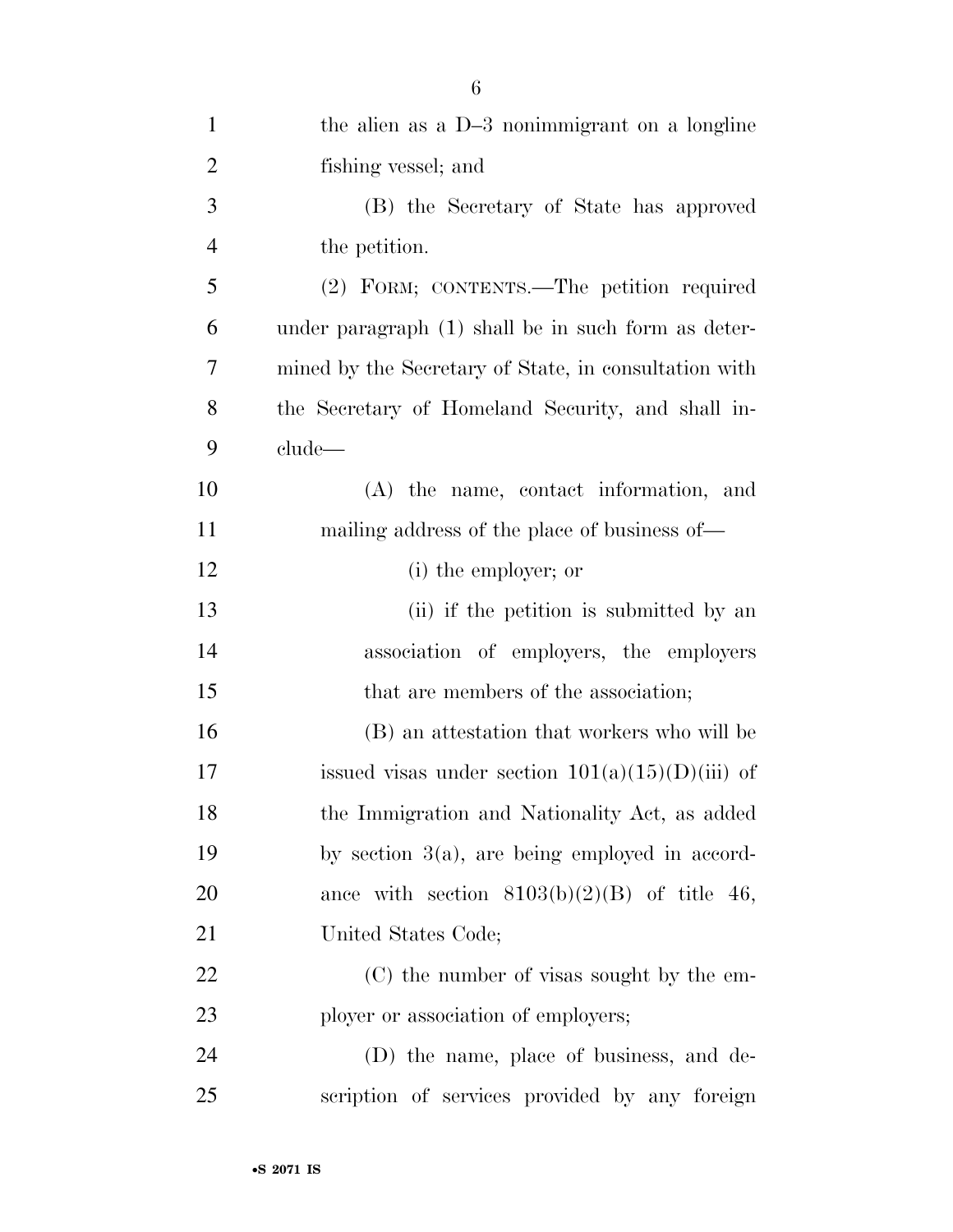| $\mathbf{1}$   | third party engaged by the employer or associa-               |
|----------------|---------------------------------------------------------------|
| $\overline{2}$ | tion of employers; and                                        |
| 3              | (E) such other information as the Sec-                        |
| $\overline{4}$ | retary of State deems necessary.                              |
| 5              | (3) VISA ISSUANCE.—Upon receipt of a com-                     |
| 6              | pleted petition from an employer pursuant to para-            |
| 7              | graph (1), the Secretary of State is authorized to            |
| 8              | issue the requested number of D-3 nonimmigrant                |
| 9              | visas to aliens to meet the employer's need.                  |
| 10             | (4) ROLE OF ASSOCIATIONS OF EMPLOYERS.—                       |
| 11             | (A) FILING BY ASSOCIATIONS OF EMPLOY-                         |
| 12             | $ERS. \rightarrow A$ petition to employ an alien or aliens as |
| 13             | D-3 nonimmigrants under this subsection may                   |
| 14             | be filed by an association of employers.                      |
| 15             | (B) TREATMENT OF ASSOCIATIONS ACTING                          |
| 16             | AS EMPLOYERS.—If an association is a joint or                 |
| 17             | sole employer of D-3 nonimmigrants, the visas                 |
| 18             | issued pursuant to an approved petition sub-                  |
| 19             | mitted by the association under this subsection               |
| 20             | may be used for the certified job opportunities               |
| 21             | of any of its members and such workers may be                 |
| 22             | transferred among its members.                                |
| 23             | (5) TRANSITIONAL VISAS.—                                      |
| 24             | (A) IN GENERAL.—Employers or associa-                         |
|                |                                                               |

tions of employers shall petition the Secretary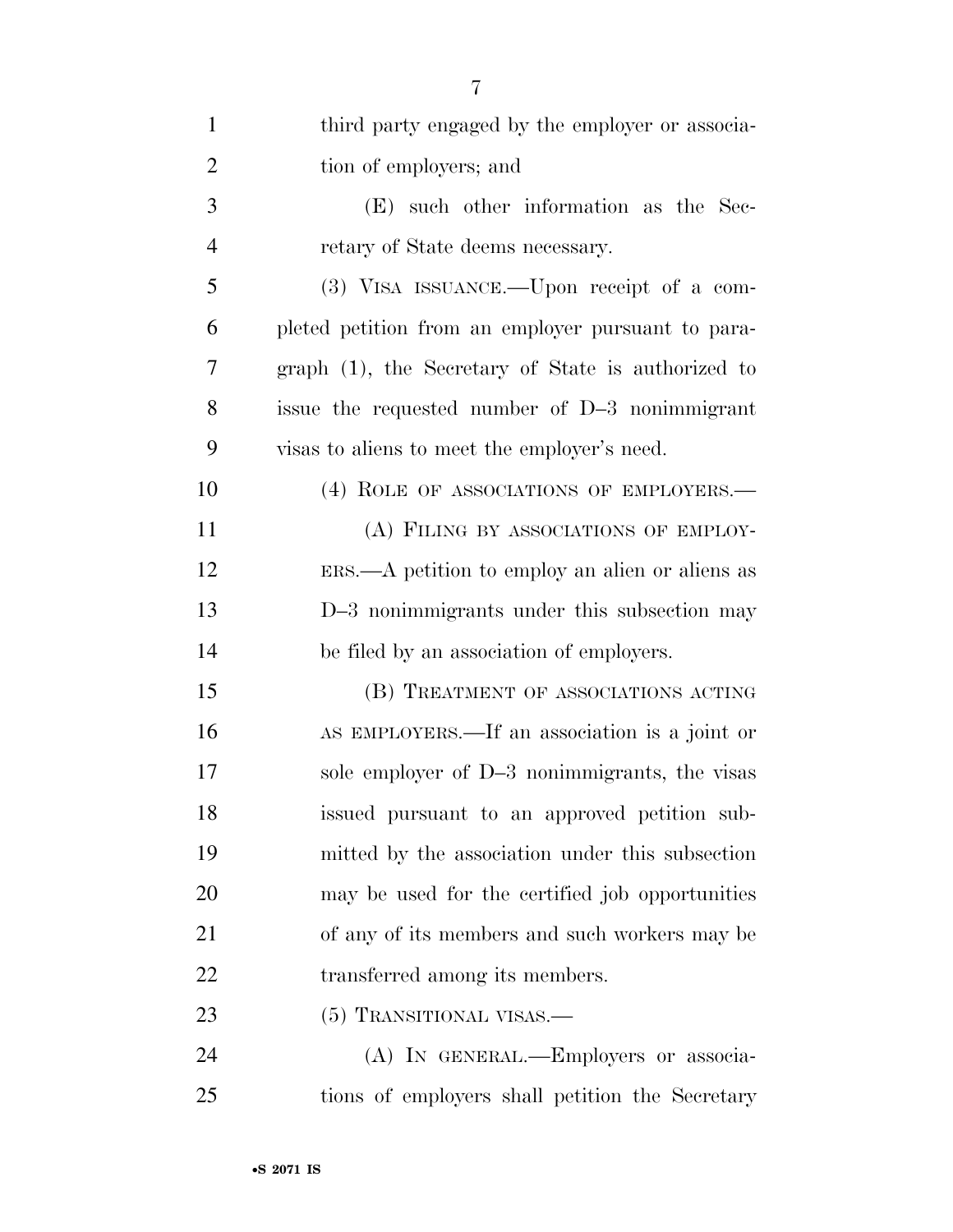| $\mathbf{1}$   | of State for temporary nonimmigrant visas for   |
|----------------|-------------------------------------------------|
| $\overline{2}$ | all alien crewmembers employed by the em-       |
| 3              | ployer or association as of the date of the en- |
| $\overline{4}$ | actment of this Act. The Secretary of State     |
| 5              | shall issue such temporary visas to such alien  |
| 6              | crewmembers in accordance with this para-       |
| 7              | graph.                                          |
| 8              | (B) NATIONAL SECURITY REVIEWS.—                 |
| 9              | (i) IN GENERAL.—The Secretary shall             |
| 10             | ensure that the presence of alien crew-         |
| 11             | members for whom D-3 nonimmigrant               |
| 12             | visas are sought under this subsection does     |
| 13             | not pose a national security threat.            |
| 14             | (ii) EVALUATIONS.—In evaluating the             |
| 15             | potential national security threat of alien     |
| 16             | crewmembers under this subparagraph, the        |
| 17             | Secretary may—                                  |
| 18             | (I) conduct individual or group                 |
| 19             | interviews of alien crewmembers in              |
| 20             | Hawaii; and                                     |
| 21             | (II) take any other action the                  |
| 22             | Secretary determines necessary to de-           |
| 23             | termine whether alien crewmembers               |
| 24             | pose a national security threat.                |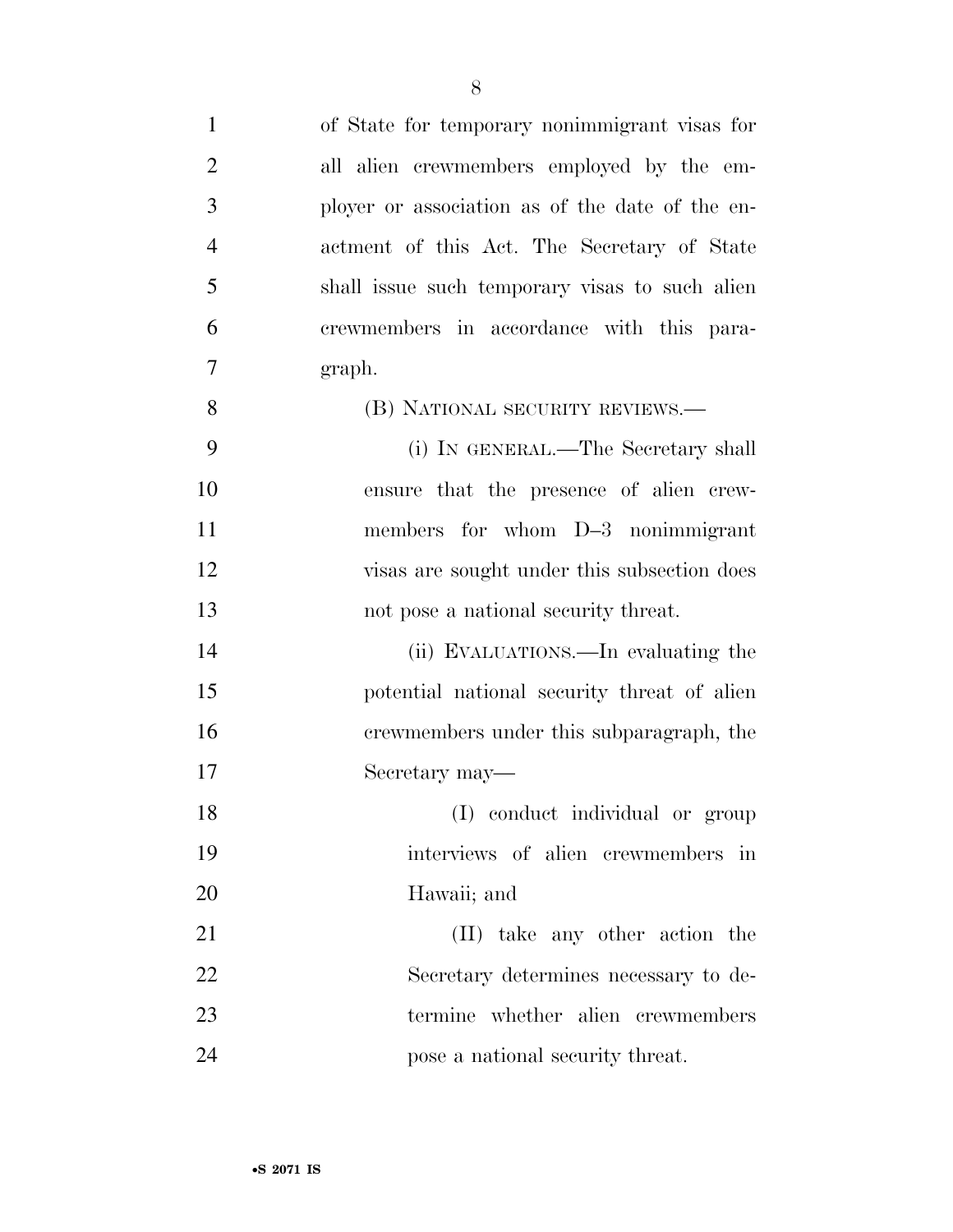| $\mathbf{1}$   | (iii) ACTION.—If the Secretary deter-                          |
|----------------|----------------------------------------------------------------|
| $\overline{2}$ | mines that an alien crewmember poses a                         |
| 3              | national security threat, the Secretary                        |
| $\overline{4}$ | shall take appropriate action in accordance                    |
| 5              | with Federal law.                                              |
| 6              | (iv) EXPEDITIOUS REVIEWS.—The                                  |
| $\tau$         | Secretary shall conduct interviews and re-                     |
| 8              | lated evaluations under this subparagraph                      |
| 9              | as expeditiously as possible to minimize the                   |
| 10             | disruption to the commercial fishing work-                     |
| 11             | force.                                                         |
| 12             | (C) PERIOD OF VALIDITY.—Visas issued                           |
| 13             | under subparagraph $(A)$ shall be valid for the                |
| 14             | $longer of$ —                                                  |
| 15             | $(i)$ 1 year; or                                               |
| 16             | (ii) the period beginning on the date                          |
| 17             | of issuance and ending 90 days after the                       |
| 18             | date on which the Secretary of State issues                    |
| 19             | regulations or other written guidance relat-                   |
| 20             | ing to the issuance of visas to D-3 immi-                      |
| 21             | with<br>accordance<br>section<br>$\operatorname{in}$<br>grants |
| 22             | $101(a)(15)(D)(iii)$ of the Immigration and                    |
| 23             | Nationality Act, as added by section $3(a)$ .                  |
| 24             | (D) PETITION.—Not later than 90 days                           |
| 25             | after the issuance of the regulations or other                 |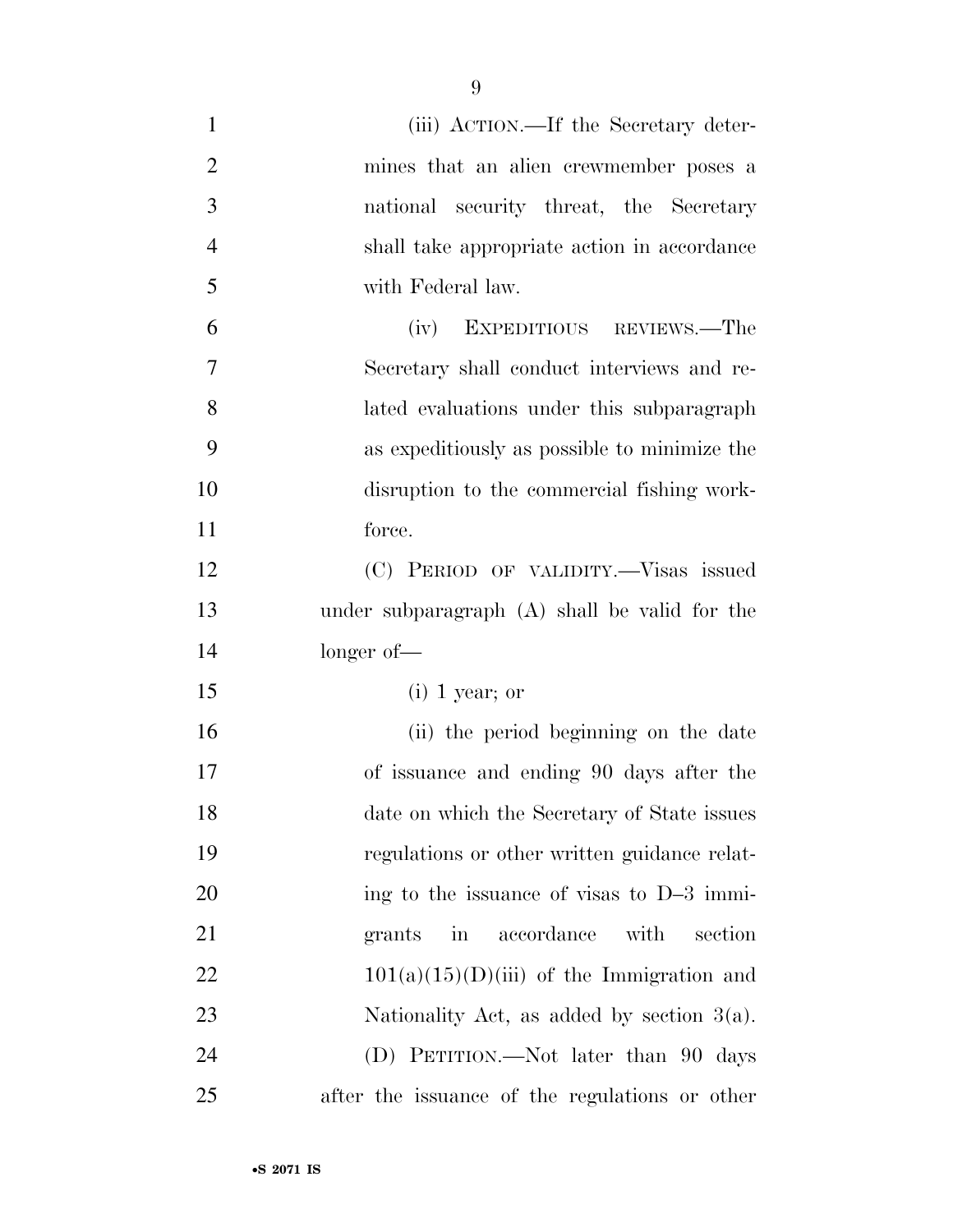written guidance described in subparagraph (C)(ii) or within an alternate timeframe deter- mined by the Secretary of State, employers and associations of employers shall petition for D– 3 nonimmigrant visas for all of their alien crew- members, including those who were issued tem- porary visas under subparagraph (A). Employ- ers or associations of employers may not seek compensation or reimbursement from D–3 non- immigrants for costs associated with applica- tions for transitional visas or D–3 non-immigrant visas.

(b) LABOR AGREEMENTS.—

 (1) COMPONENTS.—After the approval of a pe- tition and the issuance of D–3 nonimmigrant visas, but before proceeding on a voyage of a longline fish- ing vessel, an employer or association of employers shall enter into a written agreement directly with each D–3 nonimmigrant, in accordance with section 10601 of title 46, United States Code, that de-scribes—

 (A) the responsibilities of, and costs to be covered by, the employer or association of em-24 ployers during the contract period;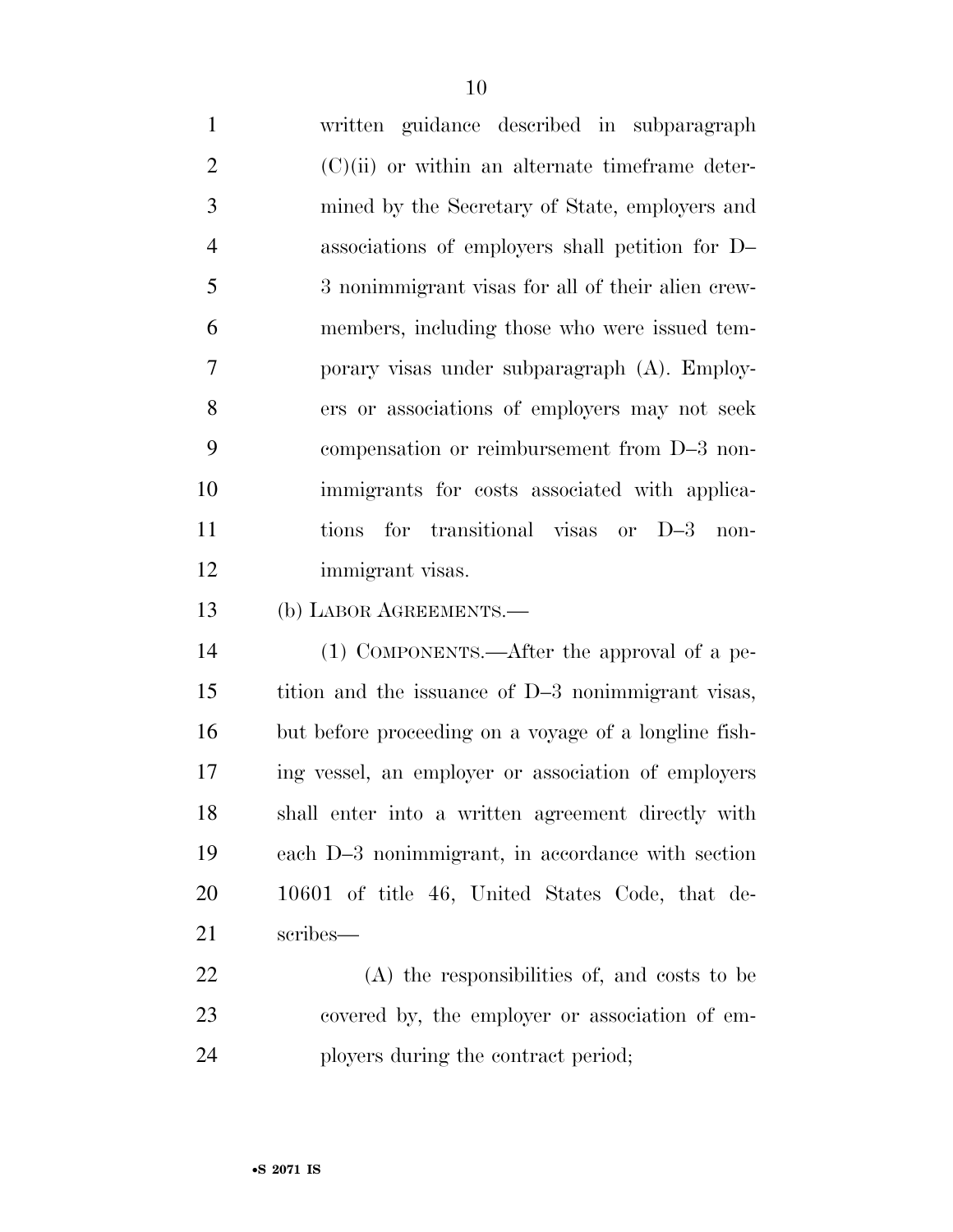| $\mathbf{1}$   | (B) the job duties to be performed and the       |
|----------------|--------------------------------------------------|
| $\overline{2}$ | expected work during the contract period;        |
| 3              | (C) the terms of the wage, share, or other       |
| $\overline{4}$ | compensation the employer or association of      |
| 5              | employers will provide to the employee during    |
| 6              | the contract period;                             |
| 7              | (D) the responsibility of the employer or        |
| 8              | association of employers—                        |
| 9              | (i) to pay for or reimburse the em-              |
| 10             | ployee in his or her first workweek for all      |
| 11             | visa, visa processing, border crossing, and      |
| 12             | other related fees (including those man-         |
| 13             | dated by the Government) incurred by the         |
| 14             | employee, other than passport expenses or        |
| 15             | other charges primarily for the benefit of       |
| 16             | the employee;                                    |
| 17             | (ii) to pay all recruitment costs; and           |
| 18             | (iii) to provide, or reimburse the em-           |
| 19             | ployee for the costs of, transportation and      |
| 20             | subsistence to and from the United States;       |
| 21             | (E) the terms of payment and provision or        |
| 22             | reimbursement for transportation and subsist-    |
| 23             | ence costs from the United States if the worker  |
| 24             | is dismissed or otherwise fails to complete con- |
| 25             | tract term;                                      |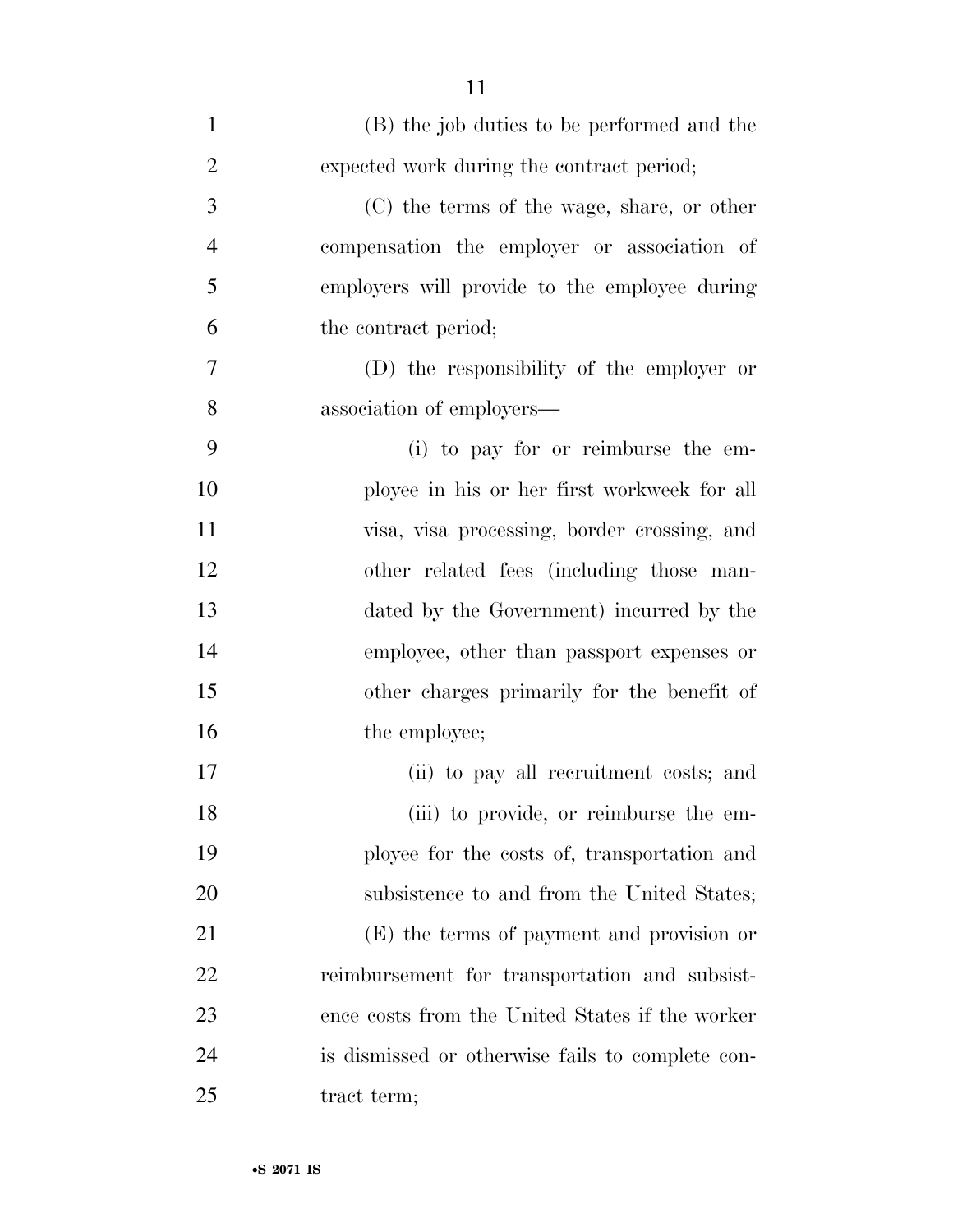| $\mathbf{1}$   | $(F)$ the crewmember's rights (with respect)           |
|----------------|--------------------------------------------------------|
| $\overline{2}$ | to occupational safety and health protections)—        |
| 3              | (i) to freely report any labor, safety,                |
| $\overline{4}$ | or health abuses without fear of retalia-              |
| 5              | tion;                                                  |
| 6              | (ii) to have access to remediation, as                 |
| 7              | needed;                                                |
| 8              | (iii) to free and timely access to their               |
| 9              | passports or other identity documents; and             |
| 10             | (iv) to adequate living conditions                     |
| 11             | aboard the vessel, including access to food,           |
| 12             | water, medical care, and other necessary               |
| 13             | provisions;                                            |
| 14             | $(G)$ a summary of the remedies for viola-             |
| 15             | tions of the terms of the labor agreement avail-       |
| 16             | able to the employee in accordance with para-          |
| 17             | $graph(2)$ ; and                                       |
| 18             | (H) other agreed terms and conditions of               |
| 19             | employment.                                            |
| <b>20</b>      | (2) ENFORCEMENT OF AGREEMENTS.—Employ-                 |
| 21             | or associations of employers and D-3 non-<br>ers       |
| 22             | immigrants have the right to avail themselves of ap-   |
| 23             | propriate legal recourse in the United States, includ- |
| 24             | ing voluntary arbitration, in the event of disputes    |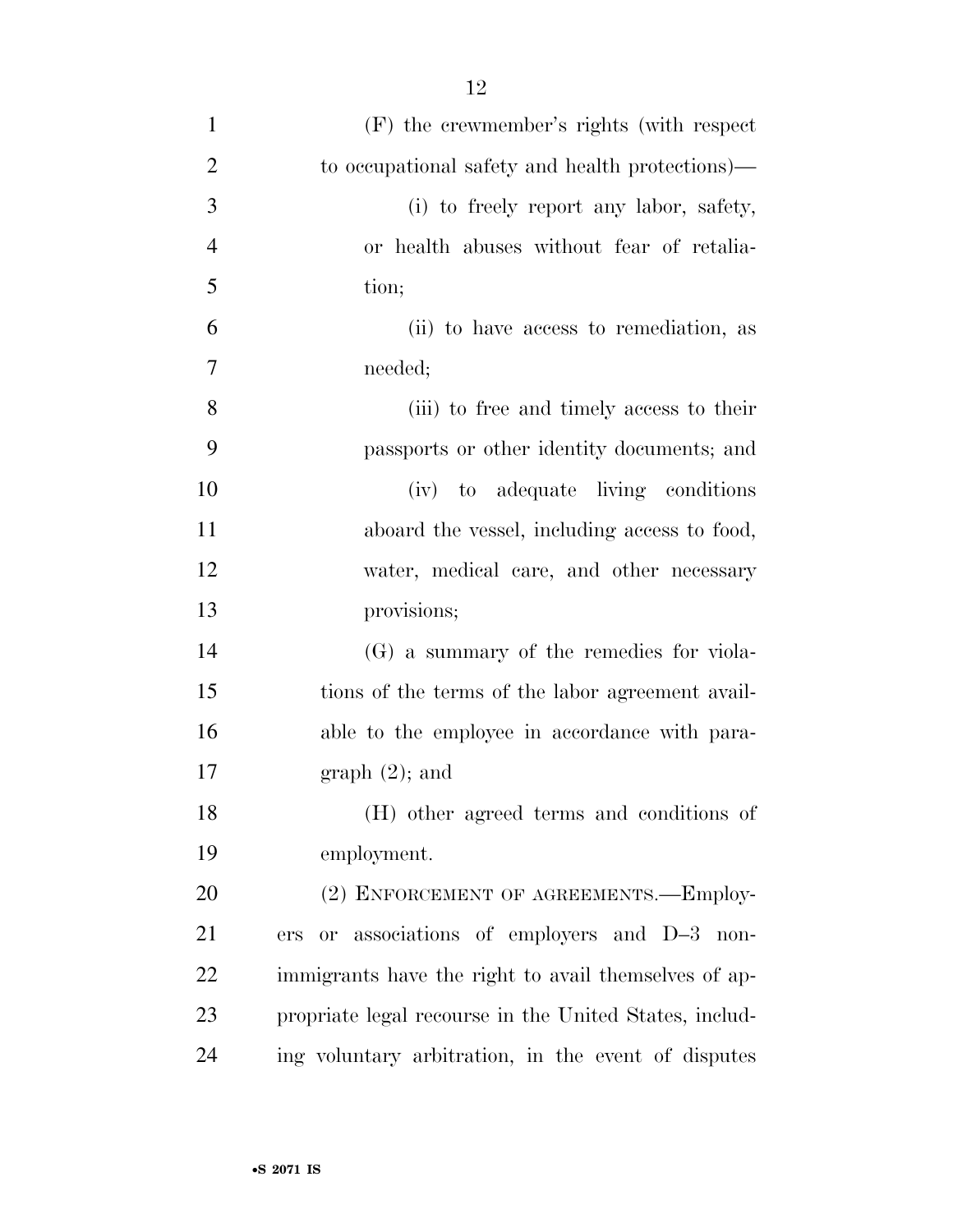arising due to nonperformance of any provision of an agreement.

 (3) LANGUAGE BARRIERS AND RECORD-KEEPING.—

 (A) IN GENERAL.—Employers or associa- tions of employers shall secure such language services as may be necessary to ensure that D– 3 nonimmigrants understand the terms of the labor agreement described in paragraph (1) that is presented to them before embarking on their first voyage on a longline fishing vessel and may not seek compensation or reimburse- ment from D–3 nonimmigrants for the provi-sion of such services.

 (B) RECORD RETENTION REQUIRE- MENTS.—A signed copy of each labor agree- ment shall be kept on file by the employer in English and in the language of the D–3 non- immigrant. Copies of signed labor agreements shall be submitted to the Secretary of Home- land Security, the Secretary of Labor, and such State and local entities as may be required for compliance with State and local licensing and oversight of the employer or association of em-ployers.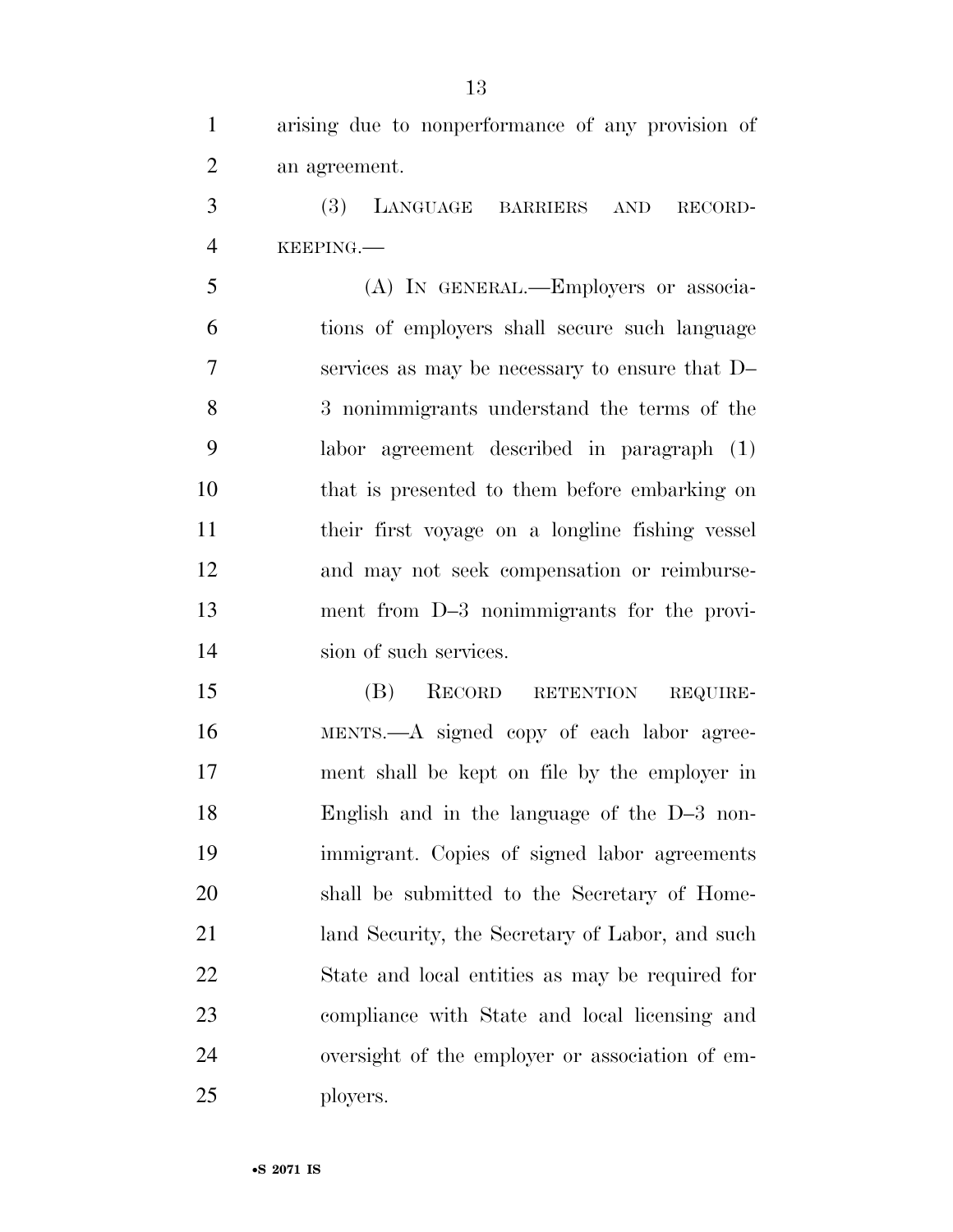#### (4) RECRUITMENT COSTS AND OVERSIGHT.—

 (A) EMPLOYEE REIMBURSEMENT.—Em- ployers or associations of employers shall pay or reimburse each D–3 nonimmigrant, in his or her first workweek, for all visa, visa processing, border crossing, and other related fees (includ- ing those mandated by the Government) in- curred by the D–3 nonimmigrant, but are not required to reimburse D–3 nonimmigrants for passport expenses or other charges primarily for the benefit of the D–3 nonimmigrants. 12 (B) OTHER COSTS AND OVERSIGHT.—Em-

 ployers or associations of employers may engage agents or firms in the United States or else- where to recruit D–3 nonimmigrants only if the employer or association— (i) solely assumes all costs associated

18 with such recruitment services, including— (I) fees for the employers' attor-neys and agents;

21 (II) placement and referral fees; and

23 (III) other fees required to be paid directly to the third party pro-viding recruitment services; and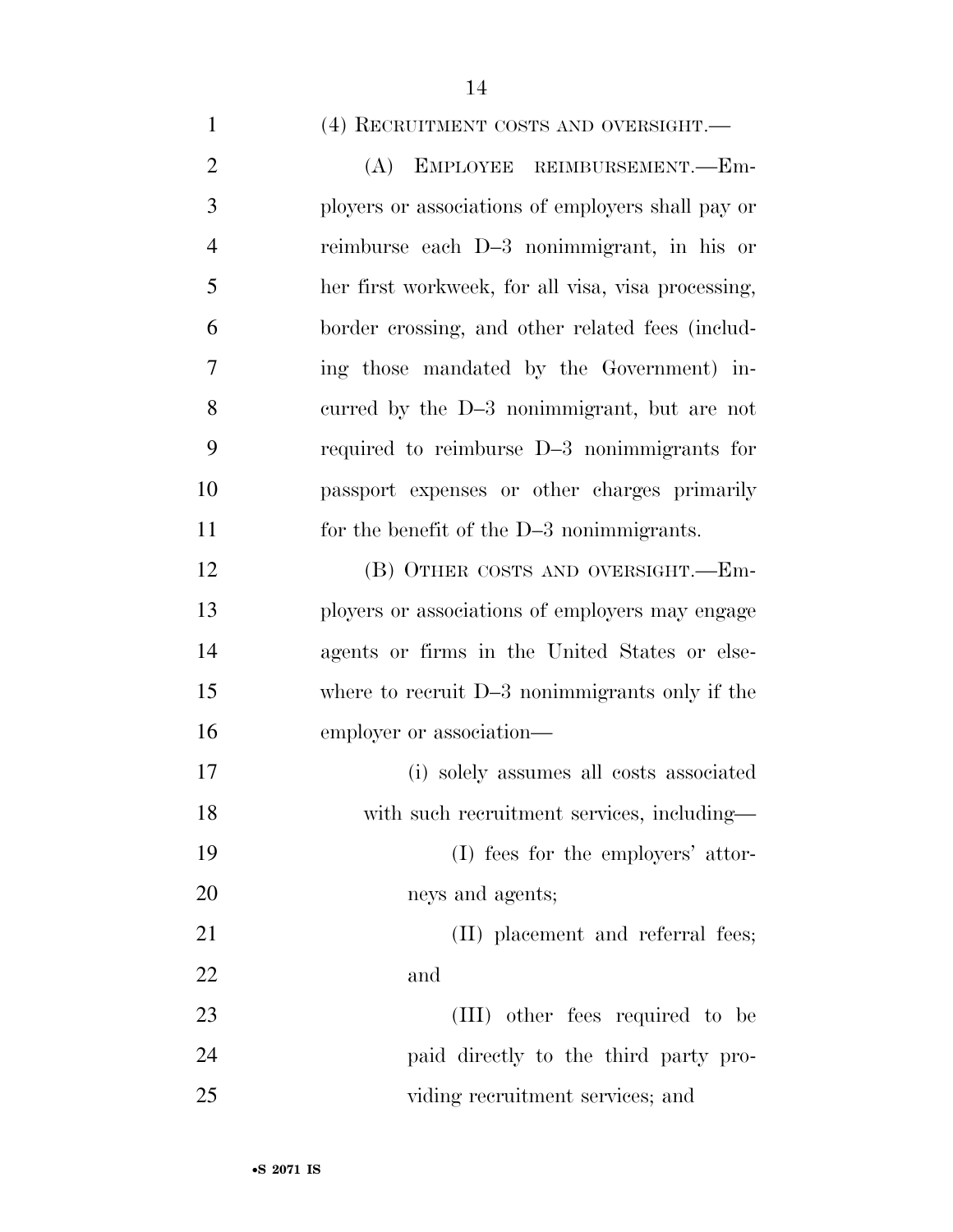- (ii) discloses the agents or firms used for such recruitment to the Secretary of State. (C) REPORT ON THIRD-PARTY RECRUIT- MENT PRACTICES.— (i) REVIEW.—The Secretary of Labor shall review and evaluate the laws and business practices governing third-party re- cruitment of workers in Southeast Asian countries to determine whether third-party recruitment firms in such countries engage in— (I) forced labor practices, includ- ing debt bondage; or (II) practices that violate Inter- national Labour Organization stand- ards or other relevant standards with respect to the recruitment of workers for jobs in the United States. (ii) REPORT.—The Secretary of Labor 21 shall submit a report to Congress that— (I) summarizes the findings of 23 the review conducted pursuant to
- clause (i); and
- (II) may include—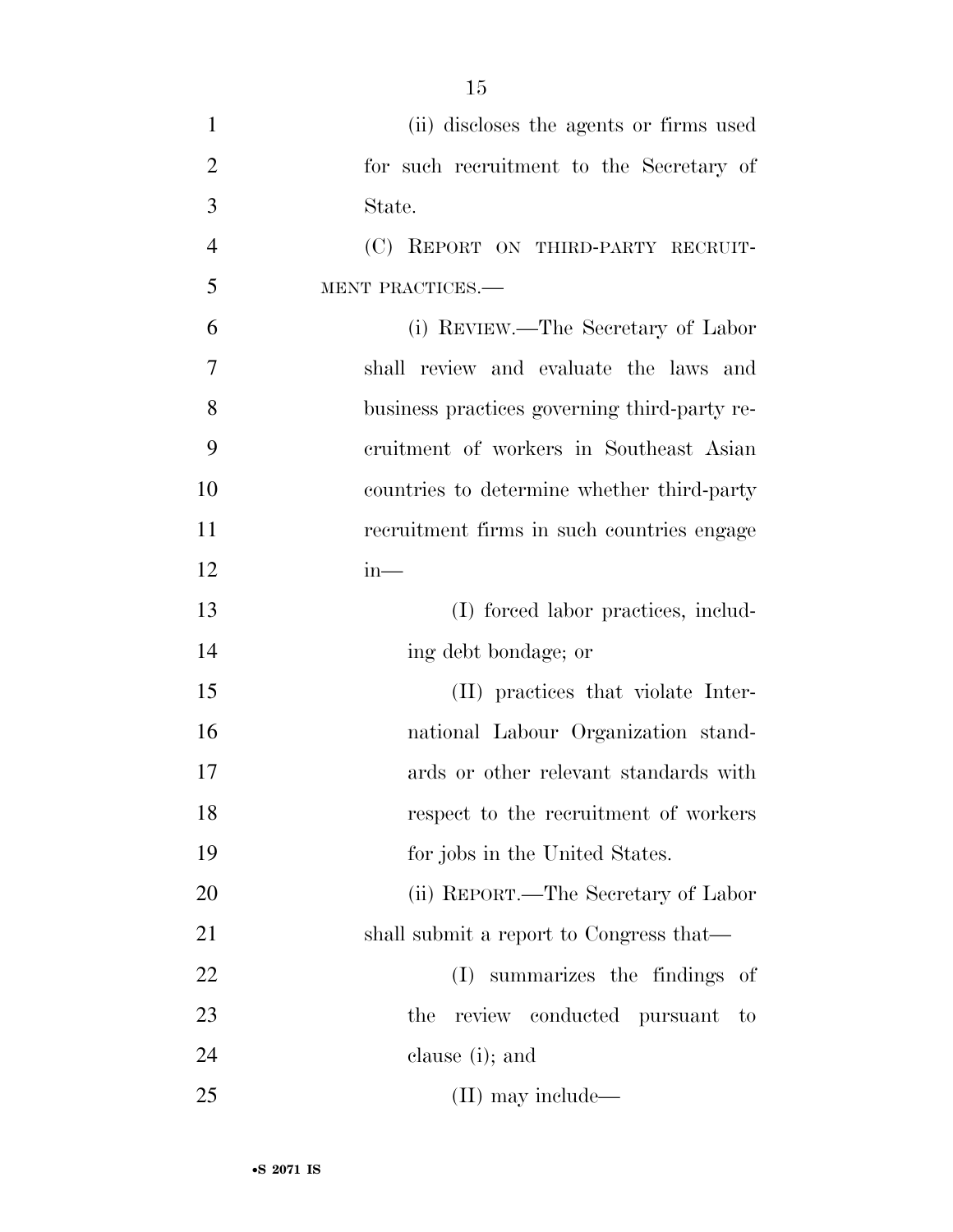|   | (aa) suggested legislation or    |
|---|----------------------------------|
|   | other recommendations for Con-   |
|   | gress and executive branch agen- |
|   | cies; or                         |
|   | recommendations for<br>(bb)      |
| А | privato soctor businossos rocard |

 private sector businesses regard-7 ing best practices for avoiding third-party recruitment firms in countries that the Secretary de-10 termines allow for, or engage in, **forced** labor practices that violate international law or other rel-evant standards and practices.

#### **SEC. 5. ENFORCEMENT AND OVERSIGHT.**

#### (a) EXAMINATIONS; REFERRALS.—

 (1) IN GENERAL.—The Commandant of the Coast Guard, in conjunction with the Secretary of Labor, shall ensure that employers operating vessels that employ D–3 nonimmigrants are subject to reg- ular dockside examinations not less than biennially to ensure compliance with applicable laws and regu- lations affecting the safety and health of seamen, in- cluding D–3 nonimmigrants, aboard longline fishing vessels that have their home port or an operating base in Hawaii.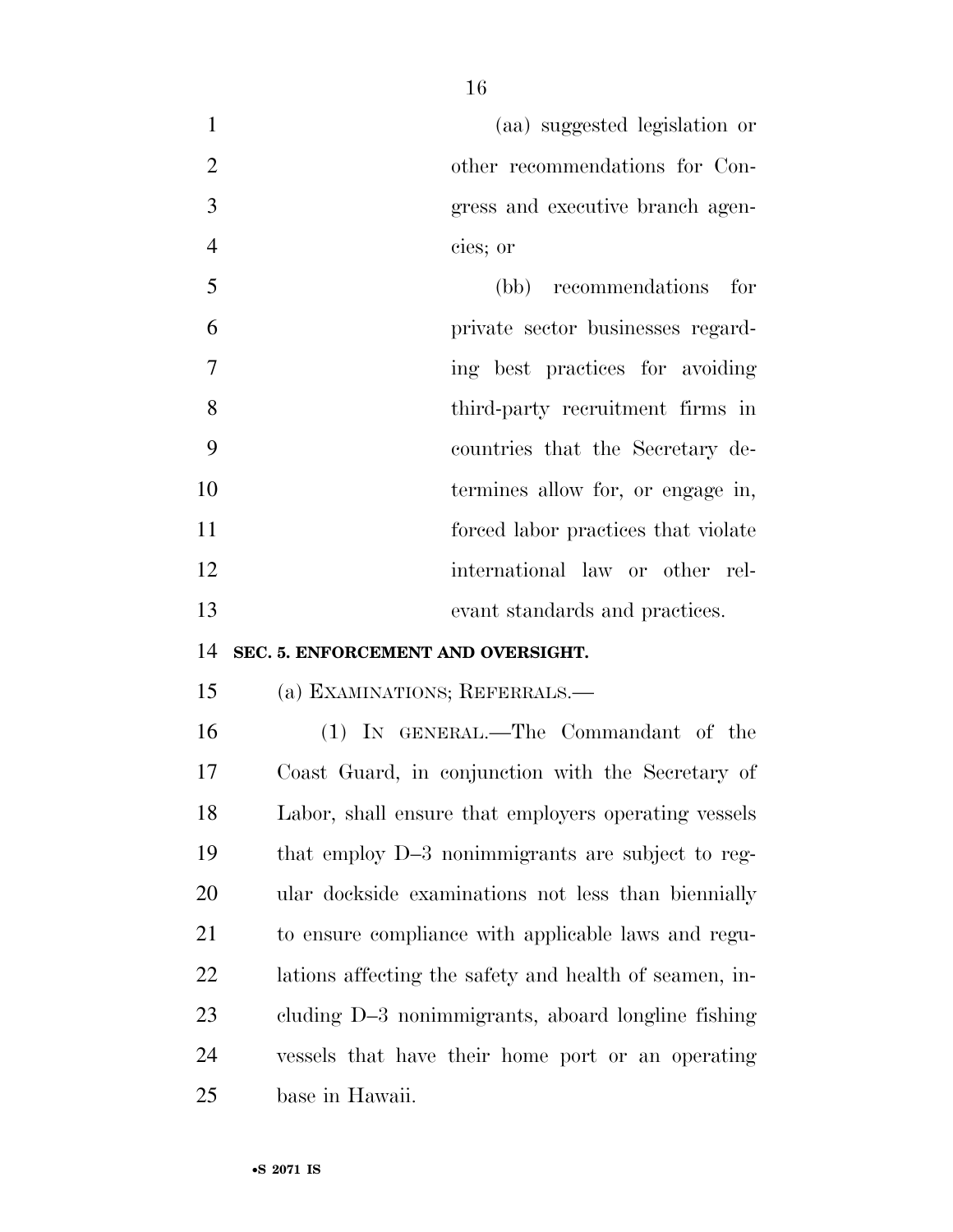| $\mathbf{1}$   | (2) ADDITIONAL EXAMINATIONS.—The Sec-                |
|----------------|------------------------------------------------------|
| $\overline{2}$ | retary of Homeland Security, in conjunction with the |
| 3              | Secretary of Labor—                                  |
| 4              | (A) may conduct additional examinations,             |
| 5              | as they consider necessary to ensure compliance      |
| 6              | with labor agreement terms and conditions or         |
| 7              | health and safety conditions; and                    |
| 8              | (B) shall conduct additional examinations            |
| 9              | upon receipt of information from a D-3 non-          |
| 10             | immigrant, or from such State or local entity as     |
| 11             | may be responsible for licensing and oversight       |
| 12             | of the employer, that an employer may be vio-        |
| 13             | lating the requirements under this Act or appli-     |
| 14             | cable health and safety requirements.                |
| 15             | PENALTIES FOR NONCOMPLIANCE.-The Sec-<br>(b)         |

 retary of Labor and the Secretary of Homeland Security are authorized to take such actions, including imposing appropriate penalties and seeking appropriate injunctive relief and specific performance of contractual obligations, as may be necessary to ensure employer compliance with the terms and conditions of employment required under this Act.

#### **SEC. 6. RULEMAKING.**

 The Secretary of State, the Secretary of Homeland Security, and the Secretary of Labor are authorized to